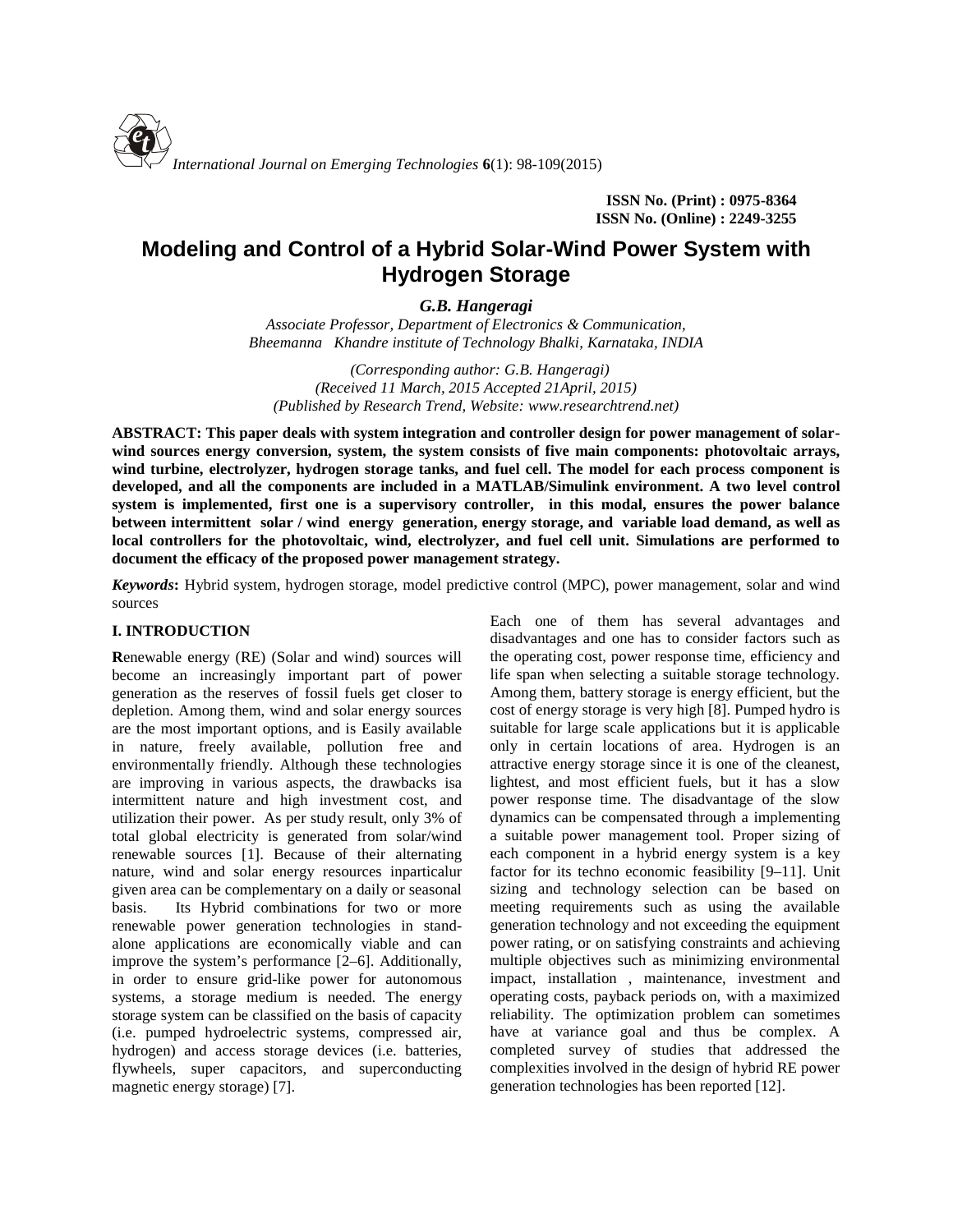Significant research effort has been devoted to the modeling and control of individual process components as well as integrated RE systems. Most of the studies that have deal with hybrid energy systems have been performed in the simulation mode [5], [11], [13–17], with only a few dealing with real-time application [18]– [21] due to the high capital cost associated with design and implementation. The optimal combination of hydrogen storage with RE sources and the power management of such systems have also received significant attention [8]–[10], [18], [22–25].The importance of a control approach for the optimal operation of the photovoltaic (PV)/hydrogen/battery systems has been shown previously [23]. The output from the various generation sources of a hybrid energy system need to be corresponding and controlled to realize its full advantage. as a result, development of suitable power management that ensures meeting the customer load demand in the face of the irregular nature generators, the stator of RE sources is an important part of ensuring the system's reliability and achieving operational efficiency [26].

Here, I can describe the full model for the wind/PV/electrolyzer/fuel cell system and power management tool that utilizes decentralized adaptive model predictive control (MPC) at the local control level and decision-based control at the supervisory level. In this paper, power generated from wind and PV is stored in the form of hydrogen. Maximum power point tracking (MPPT) on the PV system and the pitch angle and power controllers on the wind turbine make certain optimal power generation by the RE sources. The supervisory controller computes the power references for the fuel cell and electrolyzer subsystems at each sampling time. The power references are sent to the local decentralized MPC system, which brings the fuel cell and electrolyzer subsystems to the desired power reference values while minimizing a suitable cost function. The modal proposed control design is evaluated through simulations.

# **II. PROCESS MODEL**

Dynamic, first-principles models of the individual units along with their system combination are described in the following subsections. It is assumed that the electrochemical reactions in the electrolyses and fuel cell are instantaneous.

While the model does not include phenomenon with a very slow response (i.e., catalyst and membrane degradation in the fuel cell and electrolyses), it captures the essential dynamics of the system and allows the achievement and evaluation of the proposed control approach.

## *A. Wind Energy Conversion System*

It is consists of a turbine to capture the kinetic energy in the wind, a drive train to speed set up the rotational speed of the shaft, than, a generator to convert the mechanical energy into electrical energy (Fig. 1). In this paper, a variable-speed wind turbine with the capability of continuous adjustment (i.e acceleration or deceleration) of the rotational speed " *"* of the wind turbine to the wind speed "*v"* is used. The classification of variable-speed wind turbines is according to generator used, among them, WECS equipped with doubly fed inductance generators (DFIGs) are the most common type used In this, pitch control with an efficient transmission of the power to the grid through active and reactive power control has made because they are very attractive due to the increasing issue of the wind power impact on the electrical network system. In these above types of out put terminals of the generators is directly connected to the grid and the rotor is handled by converters [28].

In this model consists of three main parts: wind turbine rotor, drive train, and generator. The wind turbine rotor converts the kinetic energy of the wind into mechanical energy by producing torque.



**Fig. 1.** Wind energy conversion block diagram.

Since the kinetic energy of wind contained a wind form, its magnitude depends on the air density and wind velocity. The wind power obtained by the turbine rotor is given by [15], [25], and [29]

$$
P_w = \frac{1}{2} \rho A v^3 c_p(\lambda, \beta) \tag{1}
$$

Where  $Pw$  is the power extracted from the wind, is the air density, *A* is the swept area by the wind, and *cp* is the power coefficient which is a function of the tip speed ratio and the pitch angle of the rotor blades **.** The tip speed ratio is described as [29].

$$
\lambda = \frac{\omega_m \kappa}{n} \tag{2}
$$

Where  $\mu$  is the rotational speed and **R** is the radius of the wind turbine rotor. The drive train transfers the power from the turbine rotor to the generator.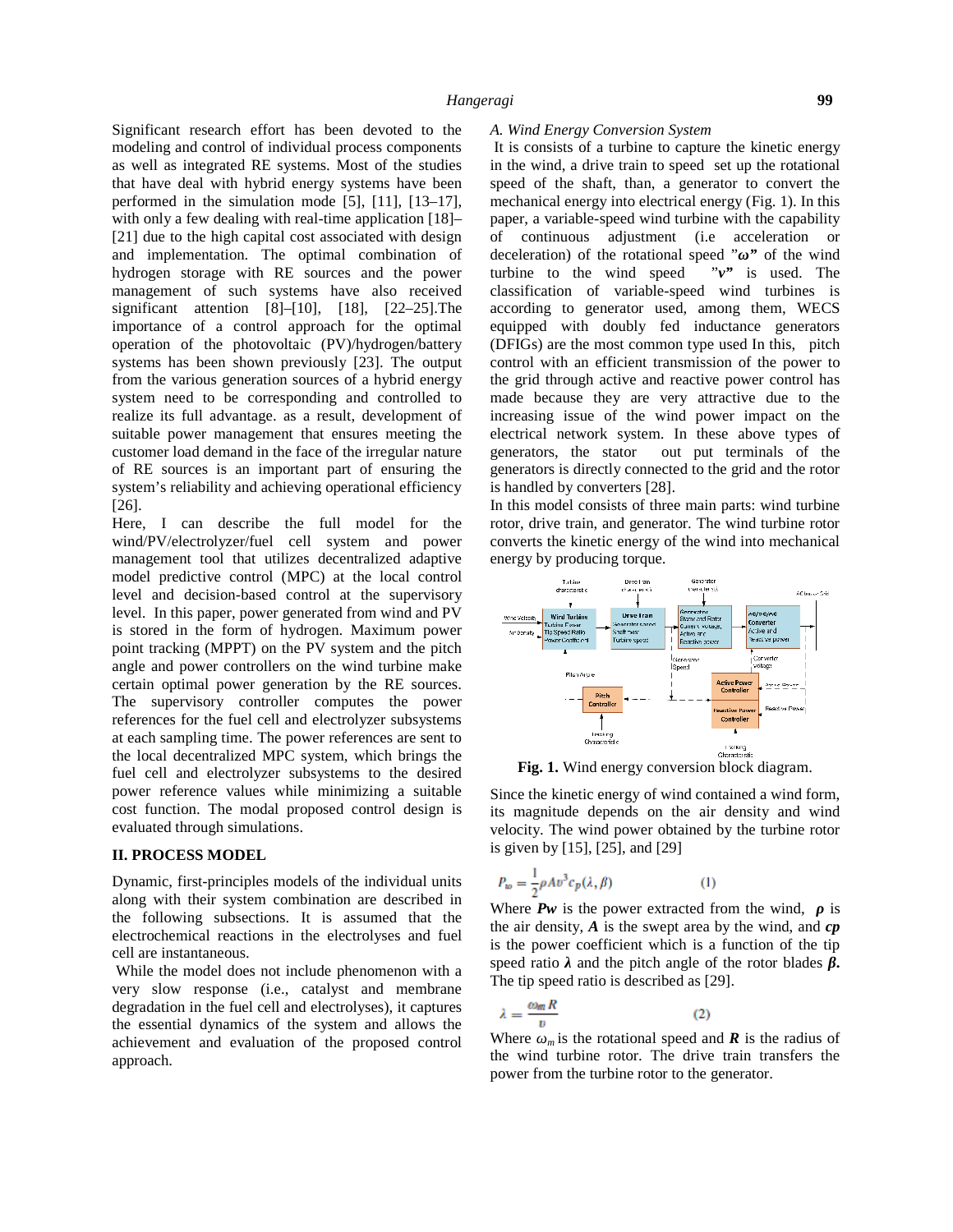It includes the input rotating shaft connected to the gear box and the output shaft connecting the drive train to the generator. The main model equations for the drive train are as follows [29-30]:

$$
\frac{d\omega_m}{dt} = \frac{1}{2H_m} \left( T_m - K\theta_{mg} - D_m \omega_m \right) \tag{3}
$$

$$
\frac{d\omega_{g}}{dt} = \frac{1}{2H_{g}} \left( K\theta_{mg} - T_{e} - D_{g}\omega_{g} \right) \tag{4}
$$

$$
\frac{d\theta_{mg}}{dt} = \omega_0 \left( \omega_m - \omega_g \right) \tag{5}
$$

Where *Tm* is the accelerating torque, *Te* is the decelerating torque,  $K$  is the effective shaft stiffness,

 $mg$  is the twist in the shaft system,  $g$  is the generator speed,  $\phi$  is speed constant of the system,  $D_m$  *m* is the damping torque in the wind turbine, and  $D_g$  *g* is the damping torque in the generator. It is assumed that the shaft stiffness is constant. A model that is commonly used for the synchronous generator is the Park model [31]. The stator is directly connected to the grid and the stator voltage  $(v<sub>s</sub>)$  is imposed by the grid. The rotor voltage  $(v_r)$  is controlled by a converter and this voltage is used to control the captured power from the wind generator [29]. A set of converters on the rotor side provides an opportunity to manipulate the rotor side voltage and consequently the captured power. The main generator model equations are as follows [31]:

$$
\vec{v}_s = R_s \vec{i}_s + \frac{d\psi_s}{dt} \tag{6}
$$

$$
\vec{v}_r = R_r \vec{i}_r + \frac{d\psi_r}{dt} - j\omega_r \vec{\psi}_r. \tag{7}
$$



**Fig. 2.** Equivalent circuit model for a PV cell.

The stator and rotor fluxes are given by

$$
\ddot{\psi}_s = L_s \vec{i}_s + L_m \vec{i}_r \tag{8}
$$

$$
\ddot{\psi}_r = L_r \dot{i}_r + L_m \dot{i}_s \tag{9}
$$

Where **is** is the current space vector,  $v_s$  and  $v_r$  are the rotor and stator voltage space vectors, respectively, *Lm* is the

Magnetizing inductance, *Ls* and *Lr* are the rotor and inductor self-inductances, respectively, *Rs* and *Rr* are the rotor and stator resistance, respectively, and *s* and *r* are the rotor and stator flux space vectors, respectively.

# *B. Solar Energy Conversion System*

The solar energy conversion system orthe physical of PV cell is very similar to that of the classical diode with a PN junction formed by semiconductor material. When the junction absorbs light, the energy of absorbed photon is transferred to the electron-proton system of the material, creating charge carriers that are separated at the junction. The charge carriers in the junction region create a potential gradient, get accelerated under the electric field, and circulate as current through an external circuit. The solar cell is the basic building of the PV power which solar energy is converted directly into electrical energy. A solar cell is usually represented by an electrical equivalent one P- N junction diode model as shown in Fig. 2. The model contains a short circuit current *Isc*, a diode, and a series resistance  $R<sub>S</sub>$ and the resistance  $R<sub>P</sub>$  inside each cell and in the connection between the cells. The correlation between the output PV voltage and the current of a PV cell or a module can be expressed as [32].

$$
I_{\rm pv} = I_{\rm sc} - I_D - \frac{V_D}{R_{\rm P}}\tag{10}
$$

$$
V_{\text{pv}} = V_D - R_{\text{S}} I_{\text{pv}} \tag{11}
$$

$$
I_D = I_0 \left( e^{(V_D / V_T)} - 1 \right) \tag{12}
$$

Where $I_0$ is the saturation current,  $V_D$  is the diode voltage,  $I_D$  is the diode current, and  $V_T$  is the diode voltage. Standard PV characteristics are needed to solve the model, including the short-circuit current *I*sc, the open-circuit voltage *V*oc, the rated current  $I_R$ , and the voltage  $V_R$  at the maximum power point (MPP) under standard test conditions  $(25 \degree C)$ . The effect of temperature on the PV panel is not considered. Cells are normally grouped into modules, which are then connected in arrays with *M*P parallel branches, each with *M*S modules in series. Under the assumption that the modules are identical and are all exposed to the same ambient irradiation, the solar cell arrays

$$
I_a = M_{\rm P} I_{\rm pv} \tag{13}
$$

$$
V_a = M_{\rm S} V_{\rm pv}.\tag{14}
$$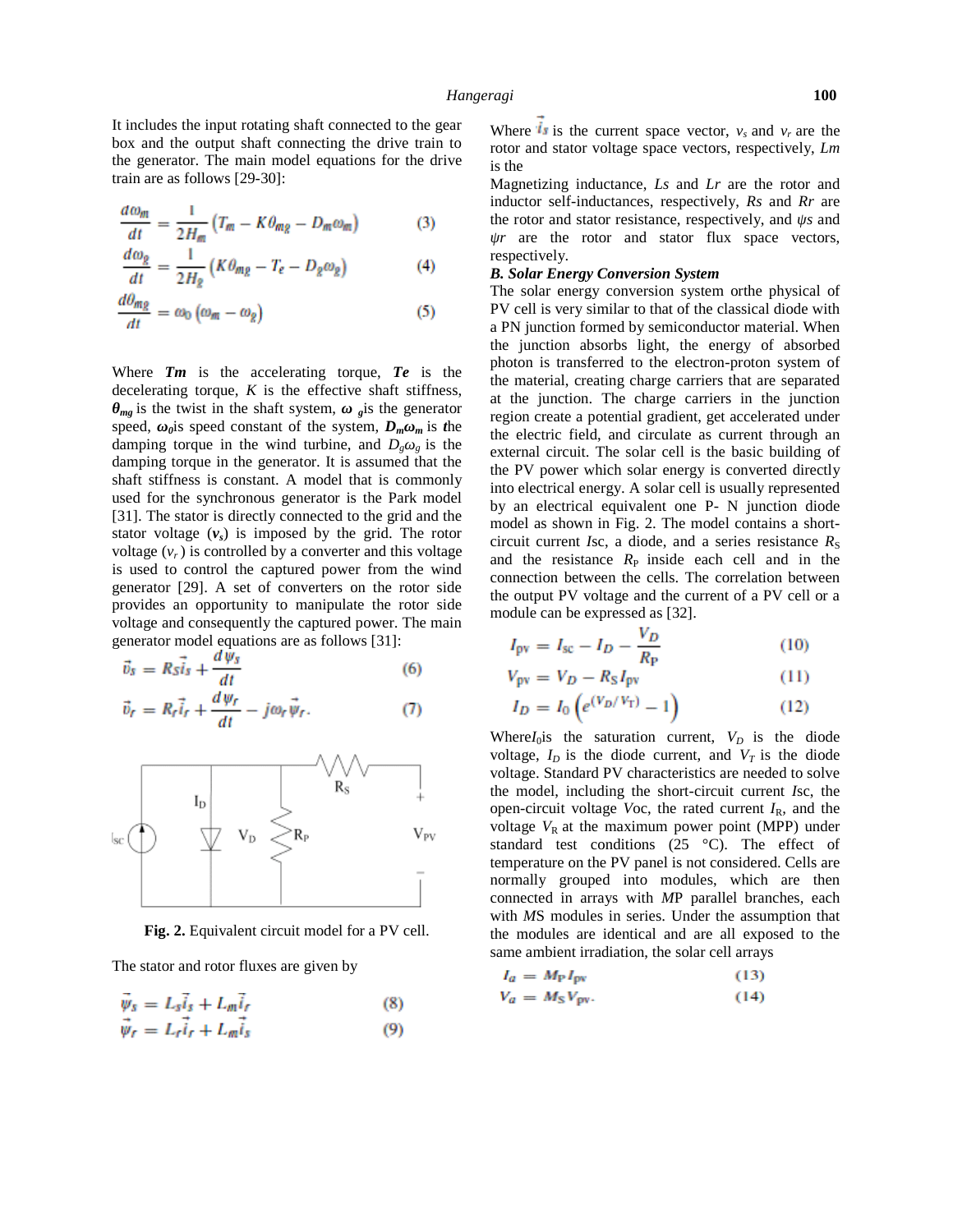

Fig. 3. Electrolyzer modeling block diagram.

# *C. Hydrogen Generation (PEM Electrolyzer) System*

The electrolysis of water using cells with a polymer electrolyte membrane (PEM) is a very efficient method of producing hydrogen. PEM electrolyzers are very simple and compactable and have conventional higher current density capacity than conventional alkaline water electrolyzers. The reactions are take place at anode and cathode of a PEM electrolyzer are described below

Anode Reaction : 
$$
H_2O \rightarrow 2H^+ + \frac{1}{2}O_2 + 2e
$$
 (15)  
Cathode Reaction :  $2H^+ + 2e \rightarrow H_2$ . (16)

At anode side, the supplied water is decomposed into oxygen gas, hydrogen protons, and electrons. In this reaction, hydrogen protons are transported through the proton conductive membrane to the cathode side. And the same time, the electrons exit the PEM electrolyzer cell through the external circuit, in the case supplies the driving force (i.e., cell potential) for the reaction, at cathode side, the hydrogen protons and the external circuit electrons recombine to form hydrogen gas. The model for a PEM electrolyzer is composed of four parts: such as anode, cathode, membrane, and voltage ancillary (Fig. 3). In the anode system, calculates oxygen and water flows and their partial pressures. Cathode system calculates hydrogen and water partial pressures and their flows. And membrane system Determine the water content, drag, water diffusion, and the conductivity of a membrane. The voltage auxiliary calculates the electrolyzer's voltage by the Nernst equation, ohmic polarization, and activation polarization. The material balance equations for the anode side are given by

Anode: 
$$
\begin{cases} \frac{dN_{\text{O}_2}}{dt} = N_{\text{O}_2}^{in} - N_{\text{O}_2}^{\text{out}} + N_{\text{O}_2}^{\text{gen}} \\ \frac{dN_{\text{H}_2\text{O}}}{dt} = N_{\text{H}_2\text{O}}^{in} - N_{\text{H}_2\text{O}}^{\text{out}} - N_{\text{H}_2\text{O}}^{\text{mem}}. \end{cases}
$$
(17)

The number of moles of water  $N_{H2O}$  and oxygen  $N_{O2}$ , the electrolyzer temperature, and the water and oxygen partial pressures  $pH_2O$  and  $p_{O2}$  are used to calculate the anode total pressure

*P* Anode =  $pH2O + pO2$  and the oxygen mole fraction *y*O2 inside the anode channel using the ideal gas law and thermodynamic properties. Electrochemistry principles are used to calculate the rates of oxygen generation $N_{\text{gen}}$  <sup>02</sup>during the water splitting reaction. The rate of generated oxygen is obtained from Faraday's law as

$$
N_{\text{O}_2}^{\text{gen}} = \frac{n_{\text{ele}} I_{\text{ele}} \eta_F}{n_{\text{st}} F} \tag{18}
$$

Where *n***ele** is the number of electrolyzer cells, *I***ele** is the electrolyzer applied current, *n***st** is the reaction stoichiometry coefficient,  $\boldsymbol{F}$  is the Faraday efficiency, and *F* is the Faraday constant. Similar to the anode ancillary, the cathode molar flows of water and hydrogen are obtained by calculating the partial pressures *p***H2O**and *pH***<sup>2</sup>**, respectively, cathode total pressure  $p_c$ , and the hydrogen mole fraction

Cathode : 
$$
\begin{cases} \frac{dN_{\text{H}_2}}{dt} = N_{\text{H}_2}^{\text{in}} - N_{\text{H}_2}^{\text{out}} + N_{\text{H}_2}^{\text{gen}} \\ \frac{dN_{\text{H}_2\text{O}}}{dt} = N_{\text{H}_2\text{O}}^{\text{in}} - N_{\text{H}_2\text{O}}^{\text{out}} + N_{\text{H}_2\text{O}}^{\text{mem}}. \end{cases}
$$
(19)

The rate of hydrogen generated in the water-splitting reaction,  $N_{\text{H}_2}^{\text{gen}}$ , is a function of the stack current

$$
N_{\text{H}_2}^{\text{gen}} = \frac{n_{\text{ele}} I_{\text{ele}} \eta_F}{n_{\text{st}} F}.
$$
 (20)

The water transport through the membrane is achieved by electro-osmotic drag and diffusion phenomena. Note that the membrane molar rate is needed to calculate the molar rates in the anode and cathode ancillaries [(17) and (19)]. The amount of water transported is dependent on the electro osmotic drag coefficient *nd* **,** which is defined as the number of water molecules carried by each proton. Water diffusion through the membrane is calculated by Fick's law, and the combination of these two phenomena is shown in the following equation:

$$
N_{\text{H}_2\text{O}}^{\text{mem}} = M_{\text{H}_2\text{O}} A_{\text{ele}} \left( n_d \frac{\bar{I}_{\text{ele}}}{F} + D_w \frac{c_{w,c} - c_{w,a}}{t_m} \right) \tag{21}
$$

where  $M_{\text{H2O}}$  is molecular weight of water, *A* is the area of the electrolyzer cell, *Iele* is the current density, *Dw* is the water diffusion coefficient,  $c_{w,c}$  and  $c_{w,a}$  are the water concentration at the cathode and anode surface, respectively, and  $t_m$  is the thickness of the membrane.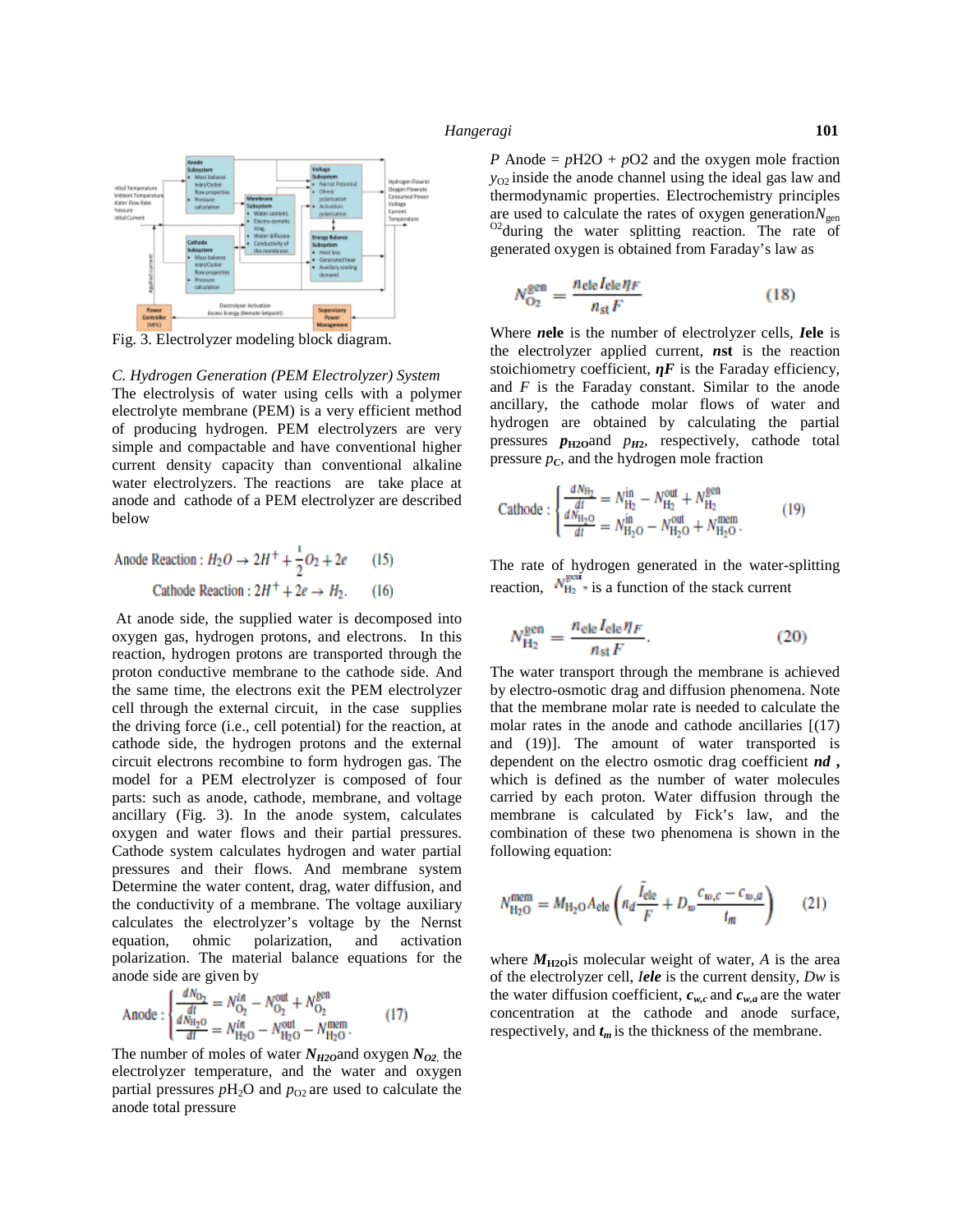The electro-osmotic drag and diffusion coefficient vary with the water content in the membrane, i.e., *m***,** and empirical relationships describing these correlations. The total electrolyzer voltage can be represented as

$$
V_{\text{ele}} = E_{\text{ele}} + V_{\text{ele}}^{\text{act}} + V_{\text{ele}}^{\text{ohm}} \tag{22}
$$

where *E*ele is the open-circuit voltage,  $V_{\text{ele}}^{\text{thm}}$  is the activation polarization, and  $V_{\text{ele}}^{\text{thm}}$  is the ohmic activation polarization, and  $\overline{V_{ele}}$  is the ohmic polarization. The open circuit voltage (*E*ele), defined by the Nernst equation and the activation and ohmic over potentials are modeled.

$$
\begin{cases}\nE_{\text{ele}} = \frac{1}{2F} \left( \Delta G_{\text{ele}} + RT_{\text{ele}} \left[ ln \left( \frac{P_{\text{H}_2}^{\text{ele}} \sqrt{p_{\text{O}_2}^{\text{ele}}}}{a_{\text{H}_2\text{O}}^{\text{ele}}} \right) \right] \right) \\
V_{\text{ele}}^{\text{act}} = \frac{RT_{\text{ele}}}{2\beta F} ln \left( \frac{\bar{l}_{\text{ele}}}{\bar{l}_{\text{ele0}}} \right) \\
V_{\text{ele}}^{\text{ohm}} = \bar{l}_{\text{ele}} R_{\text{ele}}^{\text{ohm}}\n\end{cases} (23)
$$

where *R* is the universal gas constant, *G*ele is the Gibbs free energy of formation, *T*ele is the absolute temperature,  $\alpha_{H_1}^{\text{ele}}$  is the water activity between the anode and the electrolyte



**Fig. 4.** Fuel cell modeling block diagram.

 $p_{\text{H}_2}^{\text{ele}}$  and  $p_{\text{O}_2}^{\text{ele}}$  are the partial pressures of hydrogen, andoxygen, respectively. The activation polarization is a function

of the current density  $I_{ele}$ , the exchange current density  $I_{ele0}$ .

and the charge transfer coefficient . The ohmic polarization is a function of the membrane resistance  $R_{ele}^{ohm}$ , which can be calculated by using the membrane conductivity and its thickness. Assuming a lumped thermal capacitance model, the overall thermal energy balance can be expressed as [22] and [25].

$$
C_{\rm ele} \frac{dT_{\rm ele}}{dt} = \dot{Q}_{\rm gen} - \dot{Q}_{\rm loss} - \dot{Q}_{\rm cool} \tag{24}
$$

where *C*ele is the overall heat capacity of the electrolyzer, ˙*Q*gen is the heat power generated inside the electrolyzer stack, ˙*Q* loss is the heat power loss, and ˙*Q* cool is the heat power loss due to cooling. Each term in the thermal energy balance equation is calculated as follows:

$$
\begin{cases}\n\dot{Q}_{\text{gen}} = n_{\text{ele}} I_{\text{ele}} (V_{\text{ele}} - V_{\text{th}}) \\
\dot{Q}_{\text{loss}} = \frac{T_{\text{ele}} - T_0}{R_{\text{ele}}^{\text{th}}} \\
\dot{Q}_{\text{cool}} = C_{\text{ele}}^m (T_m^{\text{out}} - T_m^{\text{in}})\n\end{cases}
$$
\n(25)

where *V*th is the thermal voltage, *T*0 is the ambient temperature,  $\mathbf{R}_{\text{ele}}^{In}$  is the thermal resistance,  $\mathbf{C}_{\text{ele}}^{In}$  is the cool ingmedium overall heat capacity, and *Tm* is the cooling medium temperature.

# *D. Hydrogen Consumption (Fuel Cell) System*

The reverse equivalent of a PEM electrolyzer is a PEM fuel cell, which is thus modeled similar to the PEM electrolyzer described in the previous section. Chemical energy of the hydrogen fuel is converted into electricity through a chemical reaction with oxygen. The byproducts of this reaction are water and heat. The dynamic fuel cell model used here was developed and it is divided into four main ancillaries: the anode, the cathode, the membrane, and the voltage (Fig. 4). The mole balance equations for oxygen, nitrogen, hydrogen, and water mass on the anode and cathode side of the PEM fuel cell can be written as follows:

Anode: 
$$
\begin{cases} \frac{d^{(1)} - R_{\text{H}_2}}{dR} = N_{\text{H}_2}^{\text{in}} - N_{\text{H}_2}^{\text{out}} + N_{\text{H}_2}^{\text{reac}} \\ \frac{d^{(1)} - R_{\text{H}_2O}}{dR} = N_{\text{H}_2O}^{\text{in}} - N_{\text{H}_2O}^{\text{out}} - N_{\text{H}_2O}^{\text{mean}} \\ \frac{d^{(1)} - R_{\text{H}_2O}}{dR} = N_{\text{H}_2O}^{\text{in}} - N_{\text{H}_2O}^{\text{out}} + N_{\text{H}_2O}^{\text{nean}} + N_{\text{H}_2O}^{\text{mean}} \end{cases} (26)
$$
\nCathode: 
$$
\begin{cases} \frac{d^{(1)} - R_{\text{H}_2O}}{dR} = N_{\text{H}_2O}^{\text{in}} - N_{\text{H}_2O}^{\text{out}} + N_{\text{H}_2O}^{\text{nean}} + N_{\text{H}_2O}^{\text{mean}} \end{cases} (27)
$$

The molar rate of water inside the cathode,  $NH<sub>2</sub>O$ , depends on the summation of vapor flows, because it is assumed that the liquid water does not leave the stack and evaporates into the cathode gas if cathode humidity drops below 100%. Water is in vapor form until the relative humidity of the gas exceeds saturation (100%), at which point the vapor condenses into liquid water. Similar to the electrolyzer, the ideal gas law, thermodynamic properties, and electrochemistry principles can be used to calculate the components' partial pressures, total pressure at the anode and cathode, moles of reacted hydrogen and oxygen, as well as the generated water. The fuel cell voltage is calculated based on voltage drops associated with all the losses as follows. The fuel cell voltage is calculated based on voltage drops associated with all the losses as follows: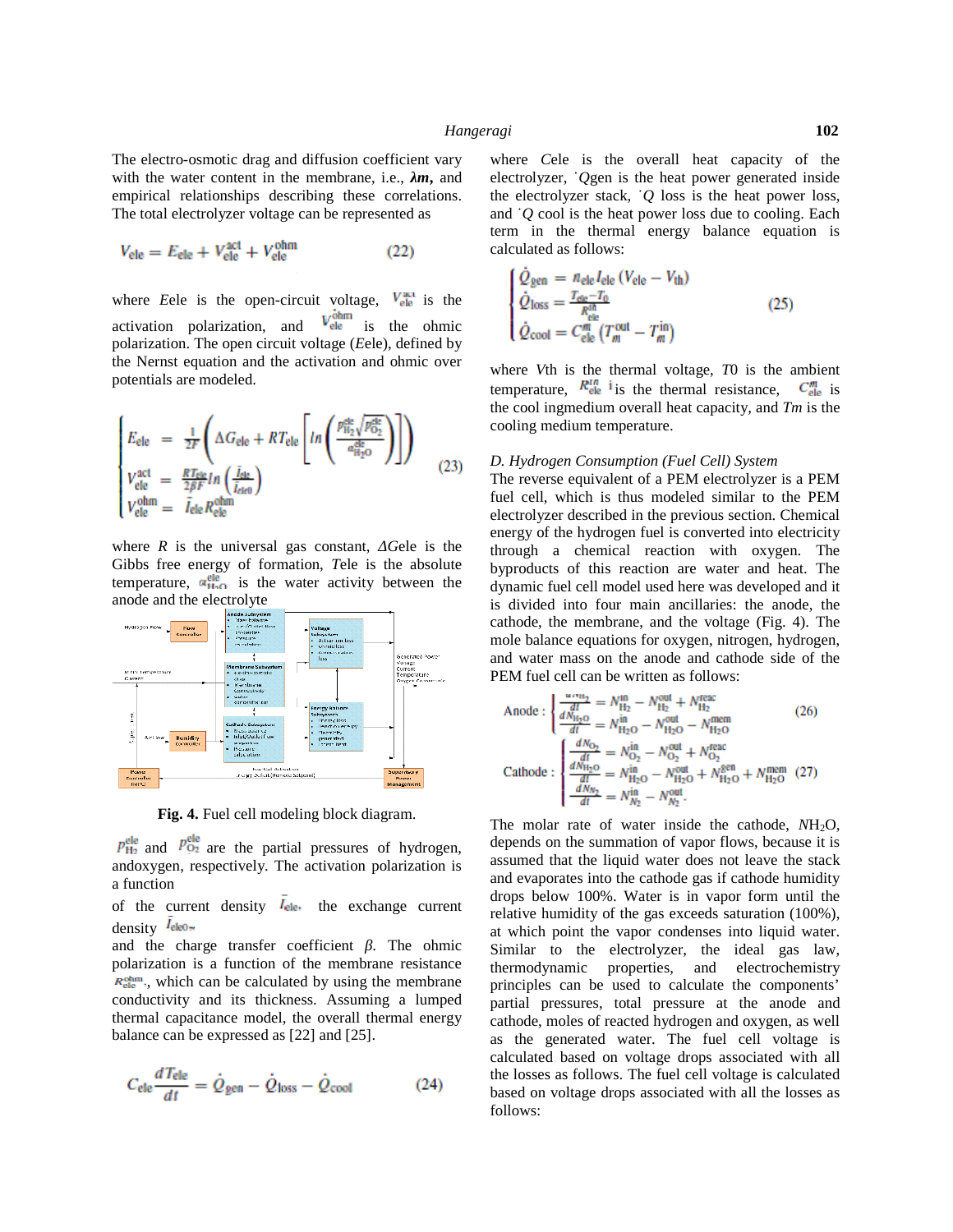*Hangeragi* **103**

$$
V_{\text{fc}} = E_{\text{fc}} - V_{\text{fc}}^{\text{act}} - V_{\text{fc}}^{\text{ohm}} - V_{\text{fc}}^{\text{conc}} \tag{28}
$$

where *V*fc is the fuel cell voltage, *E*fc is the open circuit voltage,  $V_{\text{fc}}^{\text{act}}$  is the activation polarization,  $V_{\text{fc}}^{\text{ohm}}$ is the ohmic polarization, and  $V_{\text{fc}}^{\text{cont}}$  is the concentration over potential. The open-circuit voltage and ohmic polarization are calculated as in 23. The activation and concentration over potentials are obtained by the following equations:

$$
\begin{cases}\nV_{\text{fc}}^{\text{act}} = V_0^{\text{act}} + c_{\text{act},1} \left( 1 - e^{c_{\text{act},2} \bar{I}_{\text{fc}}} \right) \\
V_{\text{fc}}^{\text{conc}} = \bar{I}_{\text{fc}} \left( c_{\text{conc},1} \frac{\bar{I}_{\text{fc}}}{\bar{I}_{\text{pc}}^{\text{max}}} \right)^{c_{\text{conc},2}}\n\end{cases} \tag{29}
$$

where  $V_0^{\text{act}}$  is the fuel cell current density,  $V^{\text{act}}$ <sub>0</sub>is the Acc voltage drop at zero current density, and a *c*act and *c*conc and  $\bar{I}_{\text{fc}}^{\text{max1}}$  are constants that depend on the temperature and reactant partial pressure and are obtained empirically. The heat generated by the fuel cell chemical reaction can be written as

$$
C_{\text{fc}} \frac{d T_{\text{fc}}}{dt} = \dot{Q}_{\text{gen}} - \dot{Q}_{\text{elec}} - \dot{Q}_{s.+l.} - \dot{Q}_{\text{loss}} \tag{30}
$$

where *Q*gen is the heat generated from chemical reaction, *Q*elec is the generated electrical energy, *Qs.*+*l.* is the absorbed latent and sensible heat, and *Q* loss is the heat loss. These terms are given by the following relations:

$$
\begin{cases}\nQ_{\text{gen}} = N_{\text{H}_2}^{\text{reac}} \Delta H_{\text{fc}}^{\text{reac}} \\
\dot{Q}_{\text{elec}} = V_{\text{fc}} I_{\text{fc}} \\
\dot{Q}_{s.+l.} = \sum_{i=H_2, O_2, H_2O} C_i \\
\times \left(N_i^{\text{out}} T_{\text{fc}} - N_i^{\text{in}} T_{\text{in}}\right) + N_{\text{H}_2O}^{\text{gen}} \Delta H_{\text{tr}} \\
\dot{Q}_{\text{loss}} = h_{\text{fc}} A_{\text{fc}} \left(T_{\text{fc}} - T_{\text{amb}}\right)\n\end{cases} \tag{31}
$$

where

 $\Delta H_{\text{fc}}^{\text{reac}}$  is the enthalpy of reaction, *C*i is the specific heat capacity,  $H_\nu$  is the heat of evaporation, *h*fc is the ope fuel cell heat transfer coefficient, *A*fc is the fuel cell surface area, and *T* amb is the ambient temperature. The detailed model for all the fuel cell ancillaries can be found in [25].

#### *E. Hydrogen Storage System*

 $\sim 10$ 

Hydrogen storage consists of a compressor and a hydrogen tank. The required compression work can be estimated as follows [25].

$$
P_{\text{comp}} = N_{\text{H}_2}^{\text{out}} \left| e \right| e^{\frac{2R_C K I_{\text{in}}}{\eta_C (n-1)}}
$$

$$
\times \left( \left( \frac{P_{\text{out}}}{\sqrt{P_{\text{in}} P_{\text{out}}}} \right)^{\frac{n_C - 1}{n_C}} - 1 \right) \tag{32}
$$

where  $P_{\text{comp}}$  is the compressors consumed power, *T*in is the hydrogen temperature from the electolyzer (assumed to be equal to  $T_{ele}$ ), and  $\epsilon$  is the compressor efficiency. The hydrogen mole balance in the tank is obtained as

$$
\left. \frac{dN_{\rm H_2}}{dt} \right|_{\rm tank} = \left. \frac{N_{\rm H_2}^{\rm H_2}}{dt} \right|_{\rm fc} - \left. \frac{N_{\rm H_2}^{\rm out}}{dt} \right|_{\rm ele}.
$$
 (33)

Accumulated hydrogen in the tank calculated by 33 is used to estimate the hydrogen pressure in the tank under the assumption that the tank temperature *T* tank is constant, using the Beattie–Bridgeman equation [25].

$$
P_{\text{tank}} = \frac{N_{\text{H}_2}^{\text{tank}} \,^2 R T_{\text{tank}}}{V_{\text{tank}}^2} \left( 1 - \frac{a_1 N_{\text{H}_2}^{\text{tank}}}{V_{\text{tank}} \, T_{\text{tank}}^3} \right) \times \left[ \frac{V_{\text{tank}}}{N_{\text{H}_2}^{\text{tank}}} + a_2 \left( 1 - \frac{a_3 N_{\text{H}_2}^{\text{tank}}}{V_{\text{tank}}} \right) \right] \newline - \frac{a_4 \left( 1 - \frac{a_5 N_{\text{H}_2}^{\text{tark}}}{V_{\text{tank}}} \right) N_{\text{H}_2}^{\text{tank}^2}}{V_{\text{tank}}^2} \tag{34}
$$

where *P* tank is the tank pressure, *V* tank is the tank volume, and *a*1–*a*5 are empirical parameters [25].

## **III. CONTROL ARCHITECTURE**

A Different types control scheme has been reported as a more practical and efficient chain of command for controlling hybrid energy systems. In this control structure for the system studied, it has consists of two layers, namely, supervisory controller and low-level local controllers. The supervisory control system monitors and controls the power flow from the Solar/wind sources to the storage components and power consumption centers. It also determine the operating trajectories for the fuel cell and electrolyzer subsystems. The local controller system is responsible for regulating each process component to improve efficiency and its performance. All process subsystems and their controllers are connected to the supervisory controller. This control scheme goal to fulfill the following objectives.

1) Optimally using the energy resources.

2) Meeting the load demand.

3) Operating the system efficiently.

In the following subsections, these two control system are described in detail.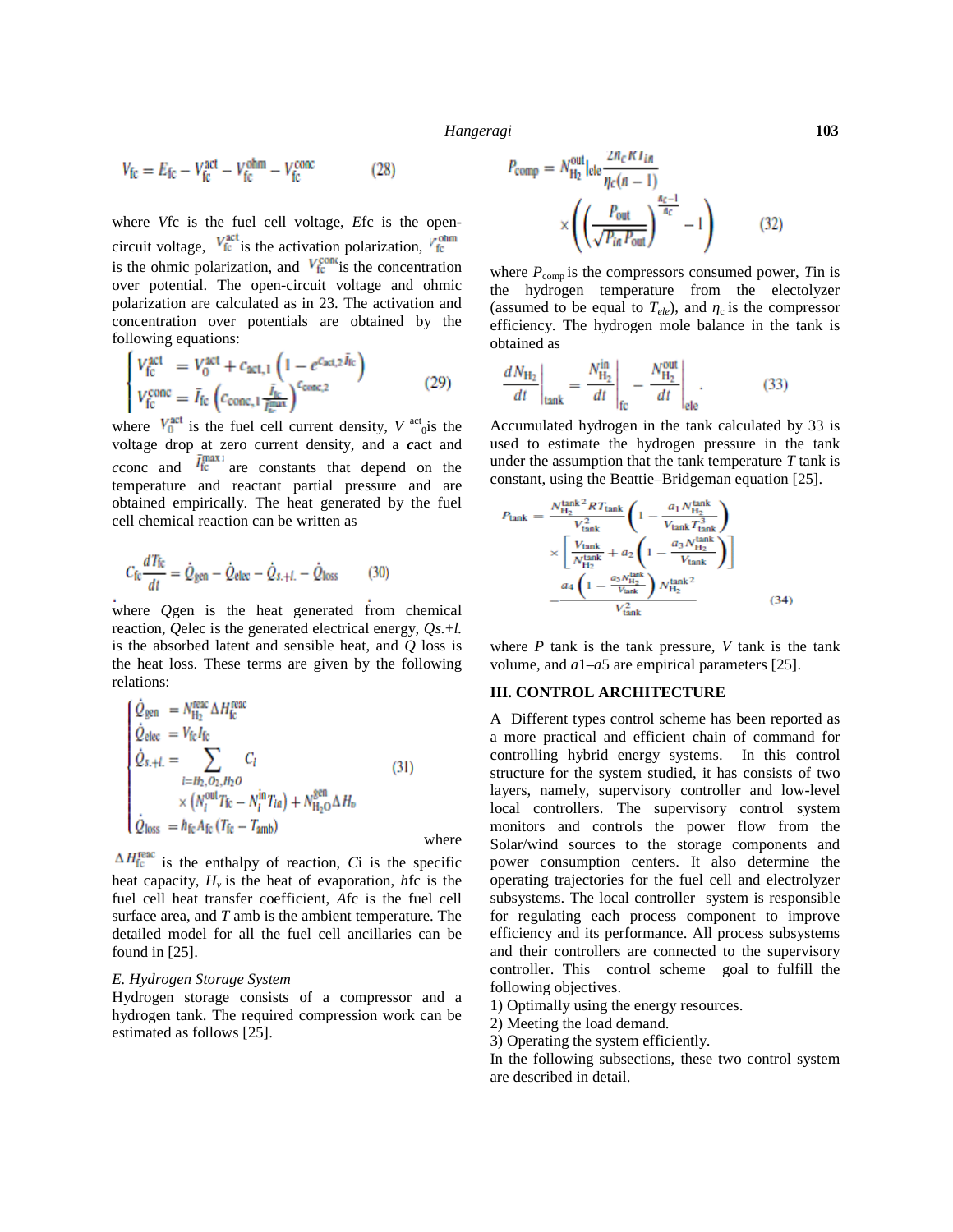### *A. Supervisory Power Control*

The hybrid energy system consists of the power generation (wind, PV, and fuel cell) and the power consumption components (electrolyzer, auxillary equipment, and the main load demand). Power flow in the hybrid system is shown in Fig. 5. The net power (*P*net), which is the difference between the generation sources and the load demand, is calculated as

$$
P_{\text{net}} = (P_{\text{wind}} + P_{\text{pv}}) - (P_{\text{load}} + P_{\text{ae}}) \tag{35}
$$

Where  $P_{wind}$  and  $P_{pv}$  are the power generated by the wind and solar energy conversion systems, respectively,  $P_{load}$  is the load demand, and  $P_{ae}$  is the

power consumed by auxiliary equipment in the system. The generated power from the renewable sources can be either used directly to meet the load demand or transferred to the hydrogen production process. Because of the alternating nature of RE as well as the dynamic load demand, *P***net**can have a positive, zero, or negative value at any instant. In the case of  $P_{net} = 0$ , there is sufficient power generated from the renewable sources to meet the load and auxiliary equipment demand with neither excess nor deficit of energy. The electrolyzer and fuel cell activation and deactivation are based on the *P*net value which is calculated in each sampling interval. When there is excess power generated  $(P_{net} > 0)$ , the electrolyzer is activated. On the other hand, when there is adeficit in power generation  $(P_{\text{net}}<0)$ , the fuel cell stack is activated to consume previously stored hydrogen and convert it to electricity. The fuel cell activation will occur only if there is a sufficient supply of hydrogen in the storage tank. Otherwise, the hybrid system enters a "hydrogen starvation" mode. This can occur as a consequence of either extreme operational conditions, such as low availability of renewable sources and very high load demand, or inappropriate unit sizing. The power management logic is shown below

If 
$$
(P_{\text{net}} > 0)
$$
\n $\rightarrow (\text{cole} = 1, \quad \zeta_{\text{fc}} = 0, \quad \zeta_{\text{comp}} = 1)$ \nIf  $(P_{\text{net}} > 0, \& P_{\text{tank}} \ge P_{\text{tank}}^{ub})$ \n $\rightarrow (\zeta_{\text{ele}} = 0, \quad \zeta_{\text{fc}} = 0, \quad \zeta_{\text{comp}} = 0)$ \nIf  $(P_{\text{net}} < 0, \& P_{\text{tank}} \ge P_{\text{tank}}^{lb})$ \n $\rightarrow (\zeta_{\text{ele}} = 0, \quad \zeta_{\text{fc}} = 1, \quad \zeta_{\text{comp}} = 0)$ \nIf  $(P_{\text{net}} < 0, \& P_{\text{tank}} < P_{\text{tank}}^{lb})$ \n $\rightarrow (\zeta_{\text{ele}} = 0, \quad \zeta_{\text{fc}} = 0, \quad \zeta_{\text{comp}} = 0)$ \nIf  $(P_{\text{net}} = 0)$ \n $\rightarrow (\zeta_{\text{ele}} = 0, \quad \zeta_{\text{fc}} = 0, \quad \zeta_{\text{comp}} = 0)$ 

In the above  $P_{\text{tank}}^{lb}$  and  $P_{\text{tank}}^{ub}$ , are the low hydrogen pressure tanks lower and higher limits, respectively, and **ele, fc,** and **comp** are the operational modes (ON/OFF) for the electrolyzer, fuel cell, and compressor, respectively. According to (36), the electrolyzer becomes activated as soon as there is positive  $P_{\text{net}}$ . However, if the excess power is less than the electrolyzers rated power, the generated power will be completely used to keep the electrolyzer running while not satisfying the load demand. Equation (36) can be modified as follows to prevent this problem



**Fig. 5.** Supervisory power management block diagram.

$$
\begin{cases}\n\text{If } (P_{\text{net}} > P_{\text{ele}}^{\text{rated}}) \\
\rightarrow (\zeta_{\text{ele}} = 1, \quad \zeta_{\text{fc}} = 0, \quad \zeta_{\text{comp}} = 1)\n\end{cases}\n\tag{37}
$$

where  $P_{\text{ele}}^{\text{frac}}$  is the electrolyzers rated power

### *B. Local Controllers*

Each component in the studied hybrid energy system has its own local controller which enforces optimal operation of the corresponding unit based on the available information with respect to power generated from the WECS and PV, and power demand.

**Wind System Controllers:** The wind turbine power output varies with the wind speed, and this dependency is represented by a wind turbine characteristic curve. The characteristic curve has three distinct zones according to the corresponding wind speeds: cut-in, rated, and cut-out. Below the cut-in wind speed and above the cut-out wind speed, the output power is zero. When the wind velocity is between the cut-in and rated wind speeds, the local controller is responsible to extract the maximum power according to the wind turbine characteristic curve. This is achieved by controlling the active and reactive power of the rotor. The control scheme consists of two series

of two proportional integral (PI) controllers. The actual turbine speed *( <sup>m</sup>)* and wind turbine characteristic are used to estimate the maximum possible power as a reference. The active and reactive power is compared to its reference, and the offset for both are sent to two stage controllers to adjust the current and voltage of the rotor converter side in order to obtain the maximum possible power.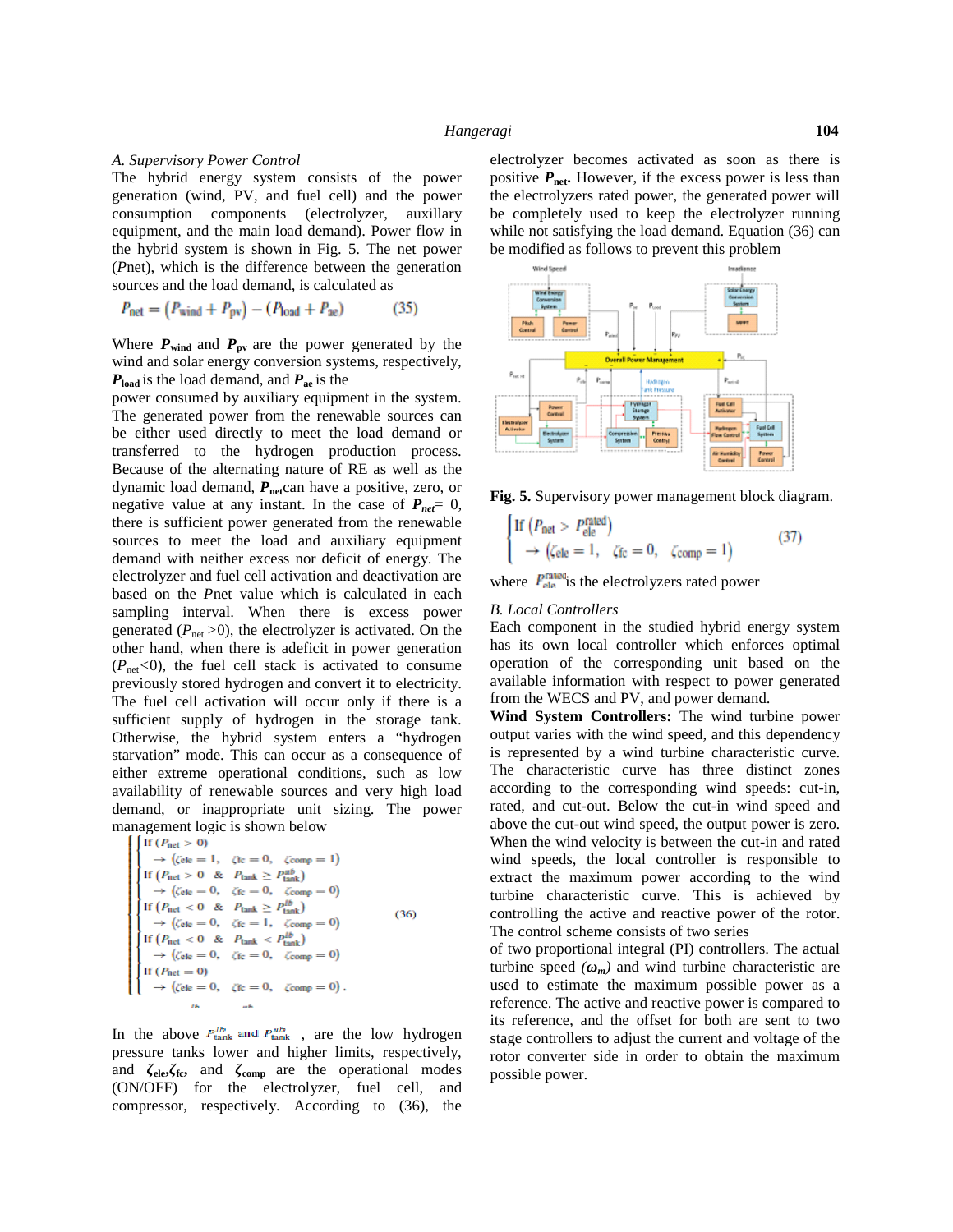The switching dynamics, the power losses in the converter, and delays caused by the intermediate dc converter are assumed to be negligible. Between the rated and cut-out wind speeds, the DFIG wind turbine activates a blade pitch angle controller to reduce the power coefficient and, consequently, the extracted power from the wind. This controller prevents high generator speed, and hence prevents mechanical damage of the turbine. The control action is based on comparing the generator speed to its reference and sending the error signal to PID controller, which estimates the reference value for the pitch angle. The offset between reference and actual pitch angle is minimized by a second P controller.

*2) Solar System Controllers:* Despite all improvements, PV modules still have a relatively low conversion efficiency. The voltage–current–Power

(*V*–*I*–*P*) characteristic curves for a PV array specifies a unique operating point at which the maximum possible power is delivered. The MPPT algorithm is used for extracting the maximum available power from the PV module under certain voltage and current conditions. There are several MPPT techniques reported in the literature. The perturbation and observation method (P&O) is one of the most common and effective ways of power tracking for PV arrays. In this paper, the current perturbation and observation method (CP&O) is applied. The MPP tracker operates by periodically incrementing or decrementing the solar array current  $(I_{\text{nv}})$ . If a given perturbation leads to an increase (decrease) of the output power of the PV  $(P_{pv})$ , then the subsequent perturbation is generated in the same (opposite) direction. The perturbation magnitude was set to 0.02 A.

# *3) Model Predictive Control of Electrolyzer and Fuel Cell:*

Implementation of power control over the electrolyzer and the fuel cell can improve their efficiency and consequently the hydrogen generation and storage. The constraints and dynamics of the electrolyzer and fuel cell are decoupled as they operate in a sequential mode; i.e., when the fuel cell is ON (OFF), the electrolyzer is OFF (ON). A decentralized MPC scheme was employed to regulate the power of the electrolyzer and fuel cell. A key advantage of MPC is its ability to deal with constraints in a systematic and straightforward manner. This is of particular importance for the PEM electrolyzer and fuel cell operation, where abrupt changes in the current load produce more uneven water/current distribution and promote degradation of the membrane, which in turn decreases the overall efficiency and the working life of these units.

A decentralized approach is the most appropriate one because of the limited exchange of information between subsystems. Moreover, a decentralized implementation of MPC has the advantage of reducing the optimization problem into a number of smaller and easily tractable ones. Each controller determines the constraint-admissible and optimum value of the current that can be applied on the electrolyzer/fuel cell at each sampling time. For control design purposes, the nonlinear models of the electrolyzer and fuel cell were linearized and discretized using the first-order hold conversion method. The resulting state space model has the form

$$
\begin{cases} x(k+1) = Ax(k) + Bu(k) + Dd(k) \\ y(k) = Cx(k) \end{cases}
$$
 (38)

where  $k$  is the sampling time, and  $A$ ,  $B$ ,  $D$ , and  $C$  are matrices of appropriate dimensions. *x*, *u*, *d*, and *y* are the modelstates, manipulated variables, disturbances, and model outputs, respectively. The electrolyzer state space model variables are

$$
\begin{aligned}\n\mathbf{x}_{\text{ele}} &= \left[ \delta N_{O_2}^a, \delta N_{\text{H}_2\text{O}}^a, \delta N_{\text{H}_2}^c, \delta N_{\text{H}_2\text{O}}^c \right]^T \\
\mathbf{y}_{\text{ele}} &= \left[ \delta P_{\text{ele}}, \delta V_{\text{ele}}, \delta N_{\text{H}_2}, \delta p_{\text{H}_2} \right]^T \\
\mathbf{u}_{\text{ele}} &= \left[ \delta I_{\text{ele}} \right], \\
d_{\text{ele}} &= \left[ \delta T_{\text{ele}}^a \right]\n\end{aligned} \tag{39}
$$

where the operator indicates the deviation from the operating point, and the *a* and *c* superscripts stand for anode and cathode, respectively. *P***el**e is the controlled variable, while the rest of the outputs are measured ones. The fuel cell state space model variables are

$$
\begin{cases}\nx_{\text{fc}} = \left[\delta p_{\text{fc}}, \delta N_{\text{H}_2}^a, \delta N_{\text{H}_2\text{O}}^a \delta N_{N_2}^c, \delta N_{\text{O}_2}^c\right]^\prime \\
y_{\text{fc}} = \left[\delta P_{\text{fc}}, \delta V_{\text{fc}}\right]^T \\
u_{\text{fc}} = \left[\delta I_{\text{fc}}\right] \\
d_{\text{fc}} = \left[\delta T_{\text{fc}}^c\right]\n\end{cases} \tag{40}
$$

where  $P_{\text{fc}}$  is the fuel cell generated power chosen as the controlled variable,  $T_{\text{in}}^{\epsilon}$  is the input air temperature, and  $V_{\text{fc}}$  is the fuel cell voltage (the measured output). For both systems, the control objective is imposed at any instant by the  $P_{\text{net}}$  value from the power management controller. The model predictive controller is designed to minimize the following finite horizon control and performance index:

$$
\min_{\mathbf{a}} J(x(t), u(t), t) = \begin{cases} \sum_{k=1}^{n} W_{y} [y(k) - y(k)_{\text{ref}}]^{2} \\ + \sum_{k=1}^{H_{C}} W_{\mathbf{a}} [u(k) - u(k)_{\text{ref}}]^{2} \\ + \sum_{k=1}^{H_{C}} W_{\mathbf{a}} [ \Delta u(k|k+1) ]^{2} \\ + \sum_{k=1}^{H_{C}} W_{\mathbf{a}} [ \Delta u(k|k+1) ]^{2} \end{cases}
$$
\n(41)  
\nsubject to: 
$$
\begin{cases} y(k)_{lb} < y(k) < y(k)_{\text{up}} \\ u(k)_{lb} < u(k) < u(k)_{\text{up}} \\ \Delta u(k)_{lb} < \Delta u(k) < \Delta u(k)_{\text{up}} \end{cases}
$$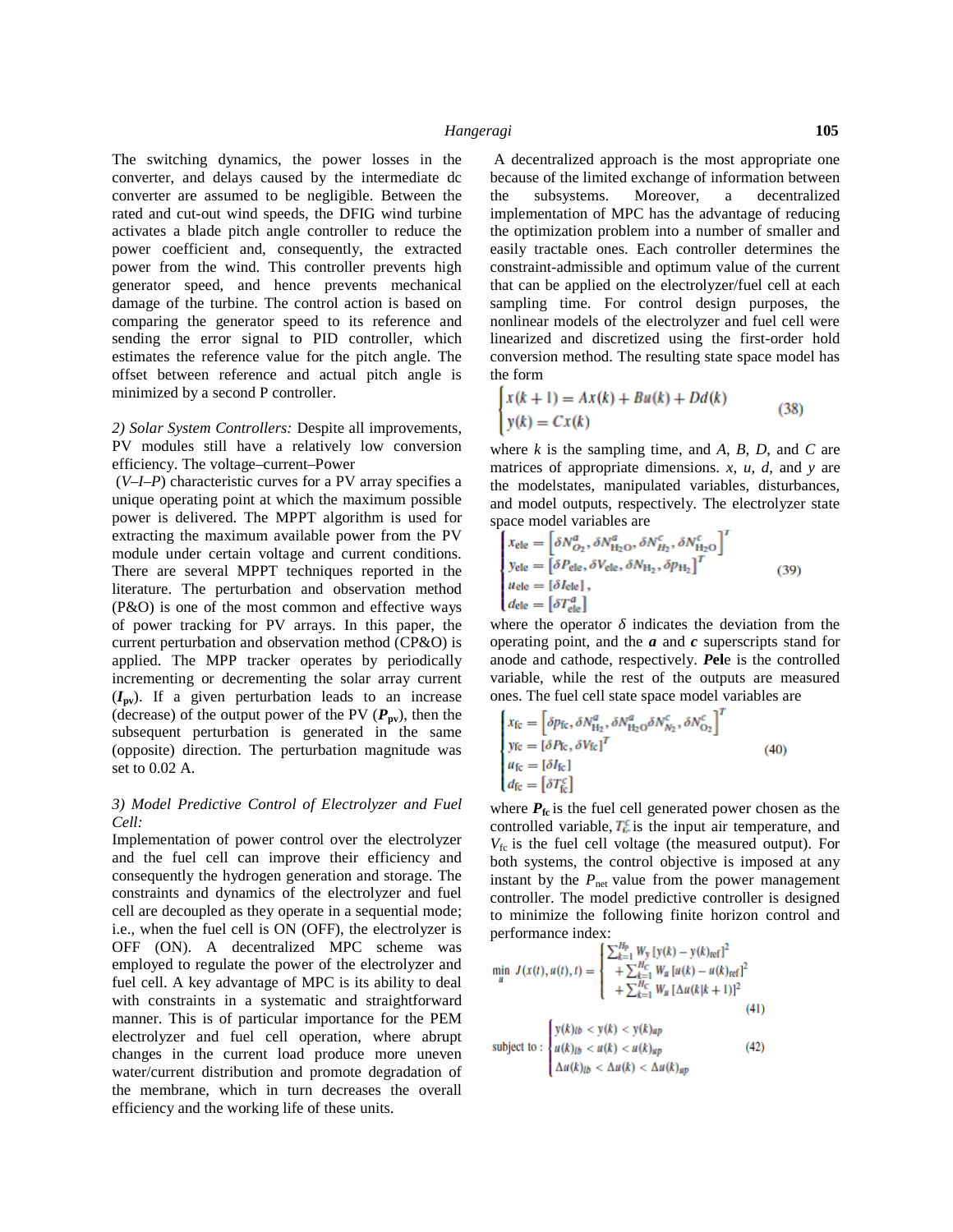where *Wy* and *Wu* are input and output weight factors for each variable, and  $H_P$  and  $H_C$  are the prediction and control horizons, respectively. The objective function was subjected to a set of constraints, consisting of the fuel cell and electrolyzer output power upper and lower limits  $(y_{ub}, y_{lb})$ , current upper and lower limits  $(u_{ub}, u_{lb})$ , and the rate of change in the electrolyzer and fuel cell current ( *u*). The output power upper and lower limits  $(y_{ub}, y_{lb})$  are defined by the fuel cell and electrolyzer power operating range. Two sets of operating conditions, which correspond to 10% and 90% of the rated power for the fuel cell and electrolyzer, were used for model linearization. The resulting linear models are provided in Supporting Information. Based on these linearized models, two MPC controllers were designed for each unit. In each control period, a suitable controller is chosen to enforce the remote power set point calculated by the supervisory controller. If the signal value was *<*50% of the rated power, the low operating range controller was selected. Otherwise, the high operating range controller was chosen.

**Table 1: Summarized System Component Sizing Used In Simulation.**

| Wind system            | Rated power                | 4 kW             |
|------------------------|----------------------------|------------------|
|                        | Cut-in speed               | $3$ m/s          |
|                        | Cut-out speed              | $12 \text{ m/s}$ |
|                        | Rated speed                | $7 \text{ m/s}$  |
| PV system              | Rated power                | 120 W/panel      |
|                        | Total rated power          | 2.4 kW           |
|                        | PV array                   | $20 \times 2$    |
|                        | Temperature                | 25 °C            |
| Electrolyzer           | Rated power                | 2.8 kW           |
|                        | H <sub>2</sub> Flow rate   | 8 slpm           |
|                        | Output pressure            | 14 atm           |
| H <sub>2</sub> Storage | <b>Tank</b> volume         | $50 \text{ m}^3$ |
|                        | Tank pressure              | 150-200 atm      |
|                        | <b>Compressor</b> pressure | $200$ atm        |
| Fuel cell              | Rated power                | 1.9 kW           |
|                        | H <sub>2</sub> Flow rate   | 15 slpm          |
| Load                   | Power                      | 1–2 kW           |

This strategy is advantageous, as it minimizes the model mismatch by having multiple models while significantly simplifying its implementation, which is of particular importance for real-time studies. Aside from the power control, the fuel cell has two additional PI controllers which minimize the pressure difference between the cathode and anode by manipulating the hydrogenflow and keep the desired air humidity by injecting the appropriate amount of water vapor into the air stream entering the cathode side, respectively.

The proposed hybrid stand-alone system model consisting of the previously described components was implemented using the MATLAB and Simulink software. Model testing was performed under various conditions using historical wind data, irradiance, ambient temperature, as well as dynamic load demand data. The sizing of the process components in the existing stand-alone system is shown in Table 1. The sizing of the various process components was performed according to the electricity energy balance for small loads typical of residential demand. This load demand is intermittent in nature, and it was assumed that its minimum, maximum, and average alues are 0.5, 1.9, and 1 kW, respectively. The sizing was performed according to the net power, which is estimated based on the difference of the power generated by wind and PV and the power demand at all times. Assuming a capacity factor (combination of the overall unit efficiency and the effect of geographical location) of 15% and 10% for the wind turbine and PV array, respectively, 4-kWrated wind power and 2.4-kWPV rated power were estimated.

The fuel cell needs to supply the maximum load demand when there is no sufficient power generated by the PV and wind. Therefore, the estimated size of the fuel cell stack is 1.9 kW. The electrolyzer capacity should be adequate to use the surplus power from the RE sources. The maximum excess power will occur when there is minimum load and maximum power from the RE sources, which corresponds to 6.4 kW of electrolyzer capacity. However, the situation when both wind and solar power reach their maximum points while the load demand is at its lowest is very unlikely, and thus a 2.8 kW capacity for the electrolyzer was used. The presented simulation results are based on the average weather data for a winter day in the Sarnia, Ontario region, and the load demand for the installed stand-alone system. Table 2 presents the PID tuning parameters for the various low-level controllers applied on the wind and fuel cell subsystems. In this table, *kc*, *i*, and *d* are the proportional, integral, and derivative constants, respectively. The wind and irradiance data along with the corresponding generated power is shown in Fig. 6(a) and (b). As was mentioned previously, between the cut-in and rated speeds (3 and 7 m/s) the WECS power control is regulating the generator converter to generate the maximum possible power by manipulating the turbine speed. Above the wind speed of 7 m/s, the pitch controller is maintaining the power at the rated wind turbine power, as is shown in 6(c). Fig. 7(a) shows the total generated power, the load demand, and their difference (*P*net).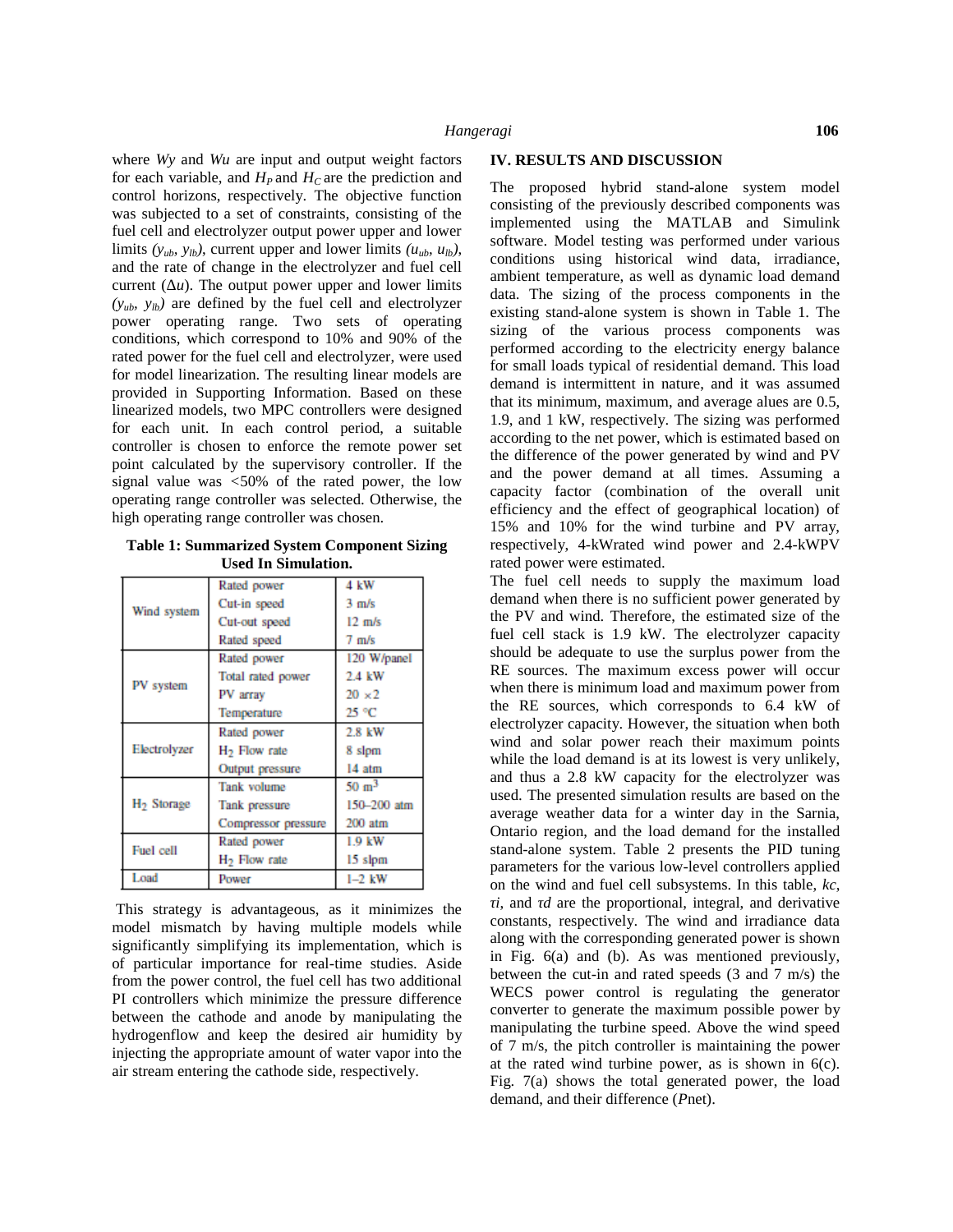The *P*net trend shown in Fig. 7(a) is used to activate or deactivate the hydrogen system components. Fig. 7(b) presents the electrolyzer and fuel cell status throughout the simulation period. When *Pnet >Pelethere* is excess  $\epsilon$ power available for hydrogen generation, which will result in the activation of the electrolyzer at its rated capacity. In the case of *P*net *<*0, the fuel cell is activated to supply the power deficit [see Fig. 7(b)]. As mentioned previously, the objective of the power management supervisory controller is not only to enable anddisable the hydrogen system components but also to send the remote set point to the fuel cell and electrolyzer via *P*net.





**Table 2: Controller Tuning Parameters.**

| Wind pitch controller | Reference pitch estimator     | PD controller: $k_c = 35$ , $t_d = 0.2$    |
|-----------------------|-------------------------------|--------------------------------------------|
|                       | Pitch angle controller        | P controller: $k = 500$                    |
| Wind power controller | Rotor side current controller | PI controller: $k_c = 0.3$ , $t_i = 0.037$ |
|                       | Grid side current controller  | PI controller: $k_c = 1$ , $t_i = 0.01$    |
|                       | Voltage controller            | PI controller: $k_c = 0.02$ , $t_i = 0.4$  |
| Fuel cell controller  | Hydrogen flow controller      | PI controller: $k_e = 1.2$ , $t_i = 0.01$  |
|                       | Air humidity controller       | P controller: $k = 1$                      |





The model predictive controller was designed for the electrolyzer and fuel cell and then integrated with the nonlinear model of the plant. The length of the prediction horizon affects both the computational time and the performance of the system. The prediction horizon (*Wy*) and control horizon (*Wu*) was set to 15 and 8 intervals for the electrolyzer, and 10 and 4 intervals for the fuel cell. The operational range for the electrolyzer and fuel cell is 200–2800 and 100–1900W, respectively.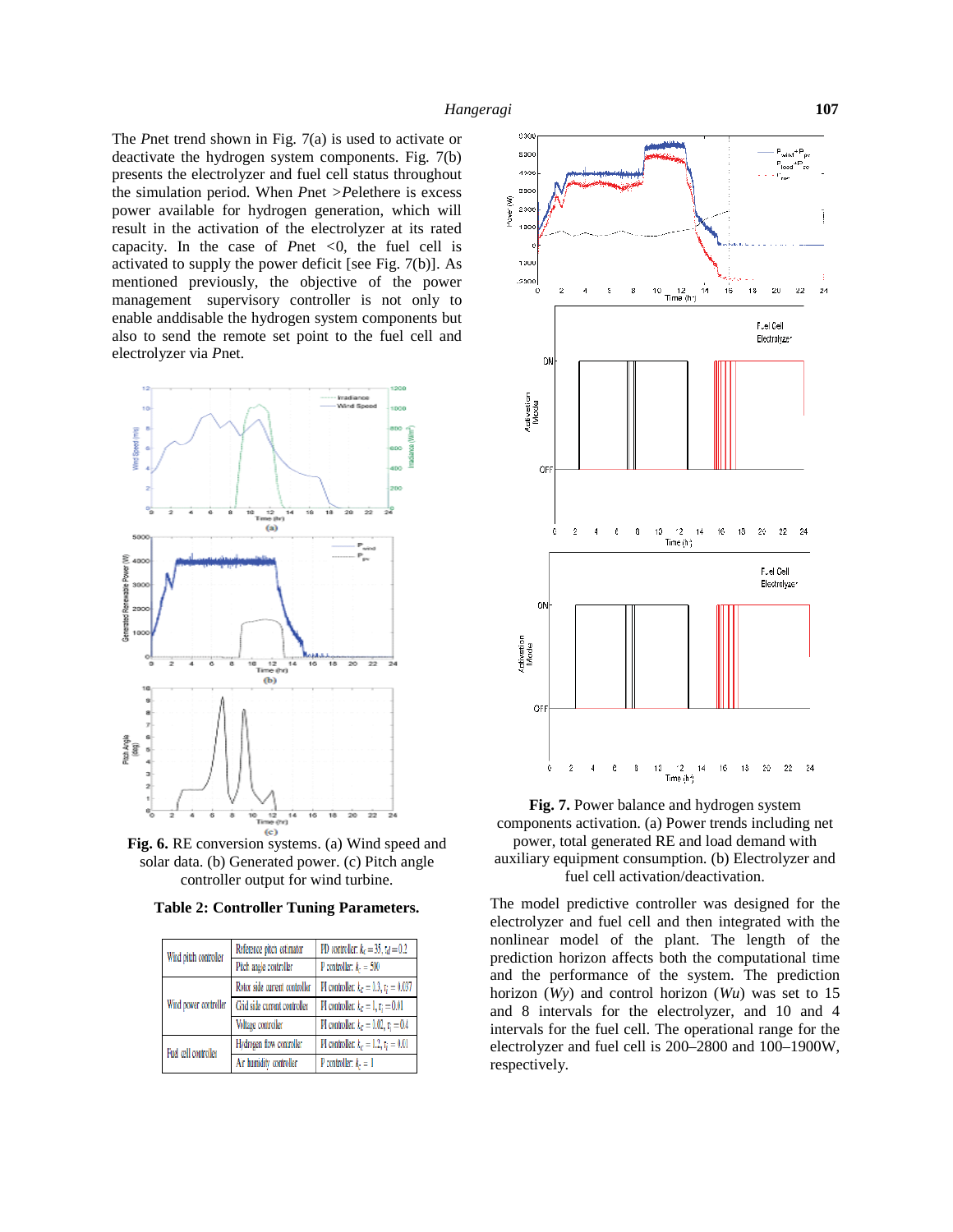

**Fig. 8.** Electrolyzer MPC. (a) Performance in terms of tracking net power. (b) Generated hydrogen.



**Fig. 9.** Fuel cell MPC. (a) Performance in terms of power generated.(b) Consumed hydrogen.

A variable sampling time with maximum size of 1 s was used for data measurement. The remote set point for the MPC controllers was *P* net for the electrolyzer and |*P*net| for the fuel cell. Figs. 8 and 9 show the performance of the MPC controllers implemented for the electrolyzer and fuel cell, respectively. The controllers show robust set-point tracking despite the variation in the set points. It is important to note that the hydrogen generation by the electrolyzer and its consumption by the fuel cell are significantly more efficient. Also, note that the ability to run the electrolyzer at lower capacity enablesits activation below its rated power (*P*rated ele). This in turn results in using the RE more efficiently and, consequently, in higher hydrogen generation. More importantly, MPC eliminates frequent turning on and off of the electrolyzer, which can decrease the lifespan of the unit drastically. For the fuel cell, we demonstrate two criteria for the fuel cell activation without the power controller (Fig. 9). In the first criterion (without MPC1), *P* net *<*0 and |*P*net| *>P*fc, which results in the more conservative hydrogen usage but also fails to meet the load demand. On the other hand, the second criterion (without MPC2), *P*net *<*0 and |*P*net | *<P*fc, resulting in overgeneration of electricity as the fuel cell is always operated at its rated capacity with previously stored hydrogen depleting rapidly. The implementation of the MPC eliminates these problems and results in the successful demand tracking and adequate hydrogen usage, as shown in Fig. 9.

# **V. CONCLUSION**

A full detailed model for a stand-alone hybrid energy system with wind turbine and solar energy conversion, electrolyzer, fuel cell, and hydrogen storage components was developed. A supervisory controller for proper power management and a set of local controllers for efficient hydrogen generation and consumption were implemented. A model predictive controller was designed for optimal operation of the electrolyzer and fuel cell. The controller performance showed significant improvement in the utilization of both components, and consequently better power management of the hybrid energy system could be achieved in comparison to the case when there was no model predictive controller. Future work will focus in Lambton College. We also plan to implement a dynamic optimization formulation at the supervisory level which would account for the weather and demand prediction to ensure smooth operation and minimization of the operational cost.

# **REFERENCES**

[1] "Annual energy outlook 2011," U.S. Energy Inf. Administration, Washington,DC, USA, 2011.

[2] S. S. Dihrab and K. Sopian, "Electricity generation of hybrid PV/windsystems in Iraq," *Renew. Energy*, vol. **35**, no. 6, pp. 1303–1307, 2010.

[3] R. Dufo-López and J. L. Bernal-Agustín, "Multi-objective design of PV–wind–diesel–hydrogen–battery systems," *Renew. Energy*, vol. **33**, no. 12, pp. 2559–2572, Dec. 2008.

[4] M. A. Elhadidy and S. M. Shaahid, "Promoting applications of hybrid *(*Wind+Photovoltaic+Diesel+Battery*)* power systems in hot regions,"*Renew. Energy*, vol. **29**, no. 4, pp. 517–528, Apr. 2004.

[5] G. Giannakoudis, A. I. Papadopoulos, P. Seferlis, and S. Voutetakis,"Optimum design and operation under uncertainty of power systemsusing renewable energy sources and hydrogen storage," *Int. J. HydrogenEnergy*, vol. **35**, no. 3, pp. 872–891, 2010.

[6] M. Soroush and D. Chmielewski, "Process systems opportunities inpower generation, storage and distribution," *Comput. Chem. Eng.*, tobe published.